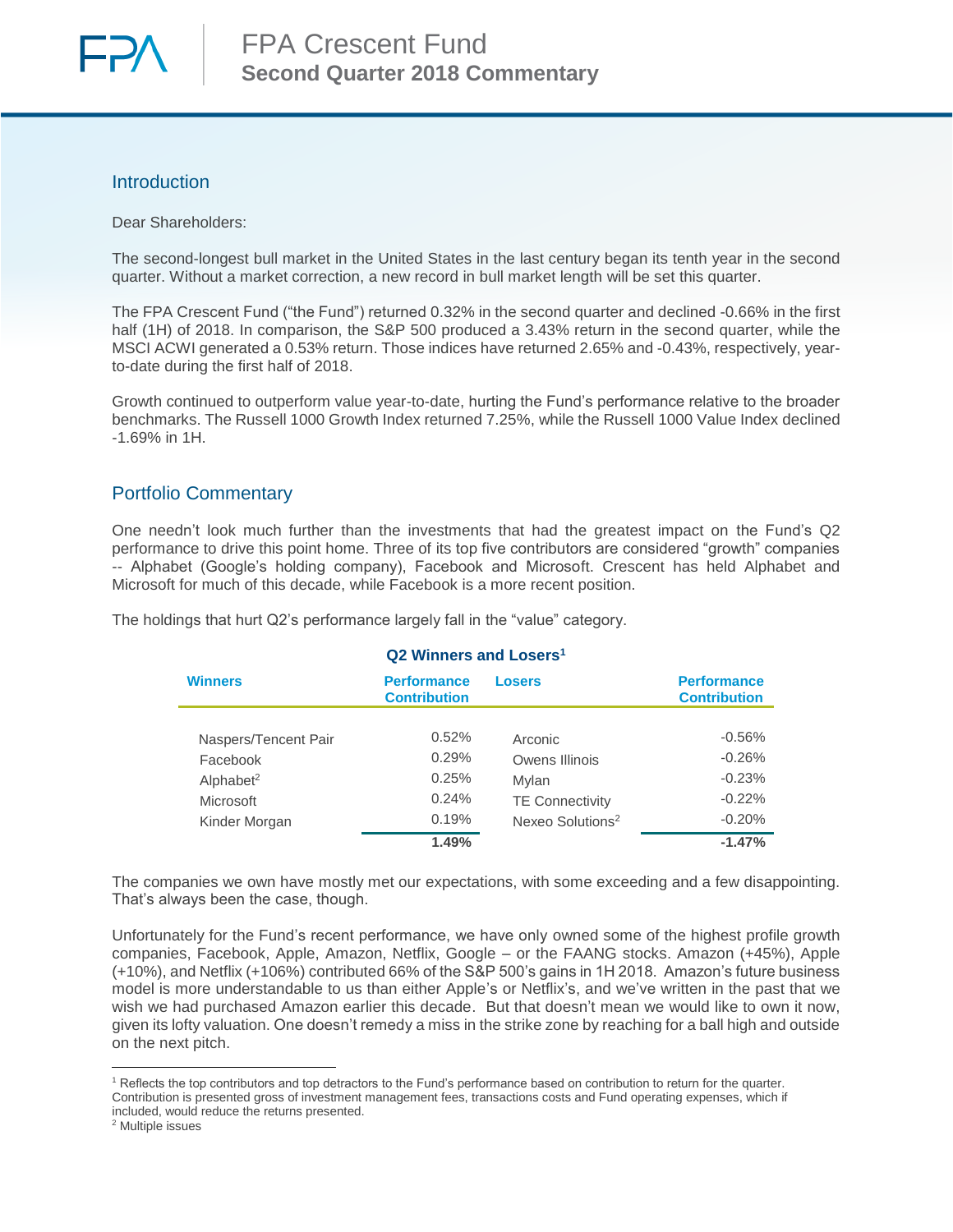In good conscience, we can only own a business whose future we believe will unfold favorably. For example, our inability to discern what Netflix will look like in ten years curbs our enthusiasm. There's no arguing its tremendous success in almost single-handedly getting the cable video subscriber to cut the cord. Yet, its unprecedented program spending for both current and future commitments, as well as new competitors like Disney, which will shortly "repatriate" its content for its own, over-the-top platform, make the future performance of Netflix unknowable to us. Perhaps that limitation is ours alone, but a limitation it nonetheless is.

Our strategy is largely to purchase equity in undervalued businesses and high-yield and distressed corporate debt. If we have correctly assessed the opportunity, we believe our investments can deliver a better than market rate of return by virtue of a discounted valuation. The market will define some of these investments as value and others as growth. We describe them as opportunities to allocate capital to idiosyncratic investments that hopefully will allow us to deliver on our oft-repeated goal of producing an equity rate of return while avoiding a permanent impairment of capital.

Fund investors like to label their managers -- you're growth, you're value. You invest solely in the U.S., only offshore, or maybe all over the world. You buy stocks, or you buy bonds. Although we can't invest in everything, we have a charter broad enough to invest in most publicly traded stocks and bonds. Our broad flexibility and conservative mandate means we have never been easy to label, but we always have been (and always will be) value investors. In our mind, all sensible fundamental investing is value investing, by which we mean buying a business or asset for less than what we believe it is worth under a number of reasonable scenarios.

Buying growing businesses with an adequate margin of safety is just as much a value investment as buying, say, a financial firm at a discount to tangible book value or a holding company at a discount to readily ascertainable net asset value. We've held all three types of investments in our portfolio over the past decade.

When analyzing businesses, we focus on the key performance indicators that we believe matter. Sometimes financial statements tell the story, and in those cases, investments typically appear "cheap" based on reported financial results. In other situations, information not in the financial statements might be most relevant, for instance, data like a company's position on the cost curve, its subscribers/user base, its total addressable market, its customer acquisition cost, the lifetime value of a customer, or real asset marked-to-market. In these situations, our holding might appear "expensive" based on reported financial results, but not when one looks at these other factors. Our value approach is the same no matter what the ultimate driver of intrinsic value.

We suspect that balance sheet sources of value will prove a less fertile source of opportunities than in the past, given evolutionary changes in the economy and business models over the past 30 years. In the past few years, the team has spent much time building a base of knowledge in businesses that are capital light, demonstrate outstanding economics and are likely to offer substantial organic growth over the next decade. Some of these companies are too hard for us to underwrite and others trade at values that seem devoid of a margin of safety, but others, like Facebook, Expedia, JD.com and Baidu, have made it into our portfolio.

Admittedly, no bright line divides growth and value. Lacking a more robust methodology, index funds place some companies into both buckets. A company with a low price-to-earnings ratio but a high price-to-book may find some portion of its market capitalization allocated to a value index and the remainder in a growth index.

With active and passive funds building ever larger exposure to growth stocks, the lack of oxygen left in the room for value stocks has triggered some wilting in price. That, along with somewhat higher volatility, has allowed us to initiate new positions.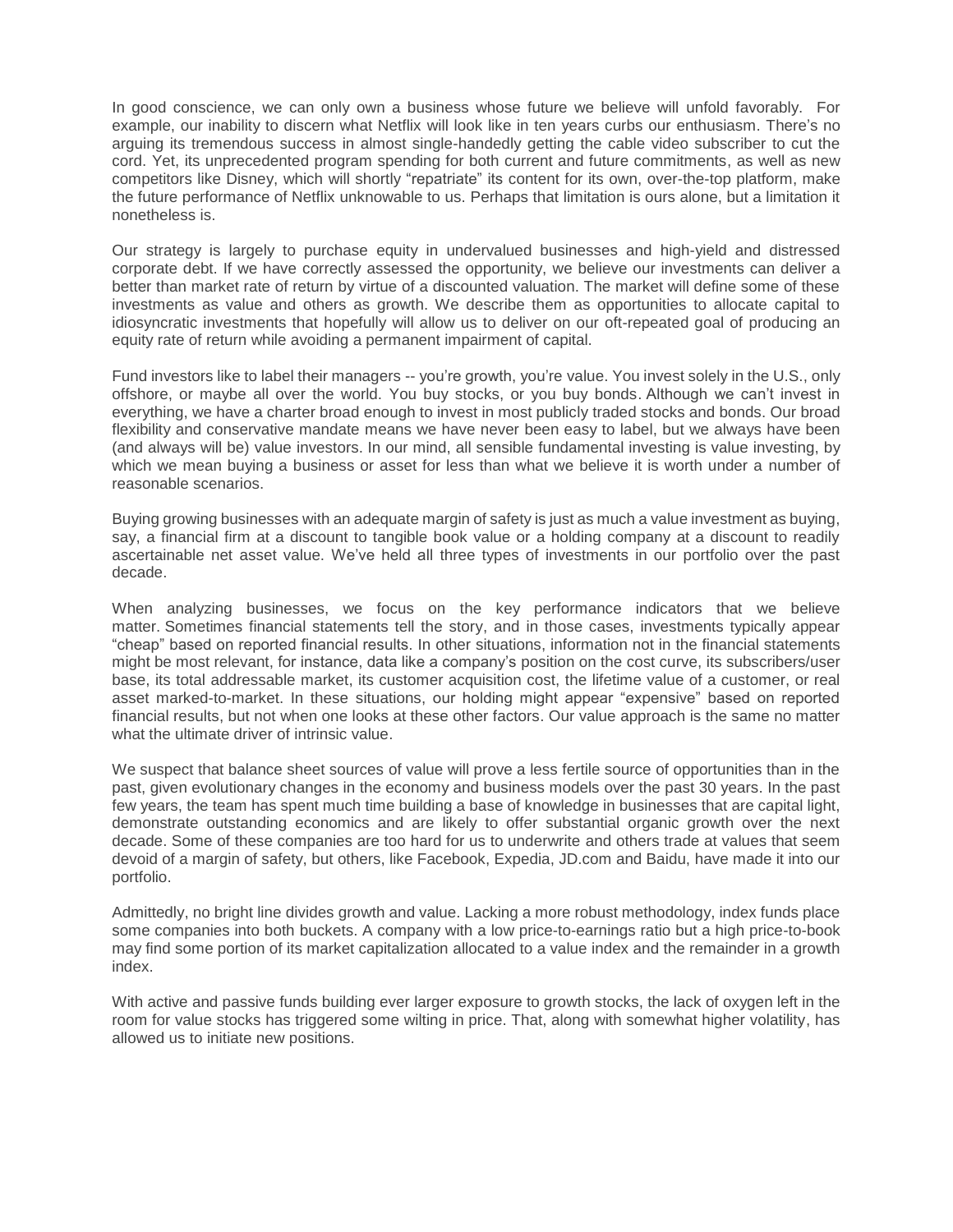Last year the U.S. market posted the lowest volatility on record, but 2018 has seen bigger ups and downs.<sup>3</sup> The S&P 500 has already declined more than 1% on four times as many trading days in 2018 than in all of last year; the MSCI ACWI, six times as many.





#### *Source: Bloomberg*

When investors become fearful, we like to take advantage of indiscriminate selling. In 1H, that allowed us to establish eleven new long positions and exit seven. This is more portfolio movement than we've had in years.

The market hasn't presented a similar opportunity in corporate bonds. Low yields and a lack of appropriate discounting of risk have kept us away.

At purchase, the corporate debt in our portfolio should offer a yield well in excess of a risk-free rate like an equivalent maturity US Treasury note. The greater our expectations of interest and principal at maturity, the lower the yield we are willing to accept, yet our minimum threshold is still generally 10%. When we think a bond has a strong possibility of restructuring, we insist on a higher yield-to-maturity at purchase, usually in the mid-teens. None of those conditions exists today, which explains our negligible exposure to high-yield bonds.

### **Additional Portfolio Highlights**

During Q2, we added to our holding in **Arconic**, an aerospace and value-added manufacturer that was spun out of Alcoa in late 2016. While Arconic was widely considered a "good" business within Alcoa, it was poorly managed and spent the early part of its life after spinoff waging a wasteful proxy contest to protect a failed CEO and defective board. After a begrudging surrender to shareholder demands, Arconic spent 2017 with a caretaker CEO at the helm. The reconfigured board selected a new CEO who joined in January 2018, and we believe he's quite capable.

Arconic underperforms its peers from a margin perspective by anywhere from 300 to 1000 basis points, not particularly surprising given its history of poor management and governance. In Q2, reduced guidance for

 $\overline{\phantom{a}}$ <sup>3</sup> The VIX Index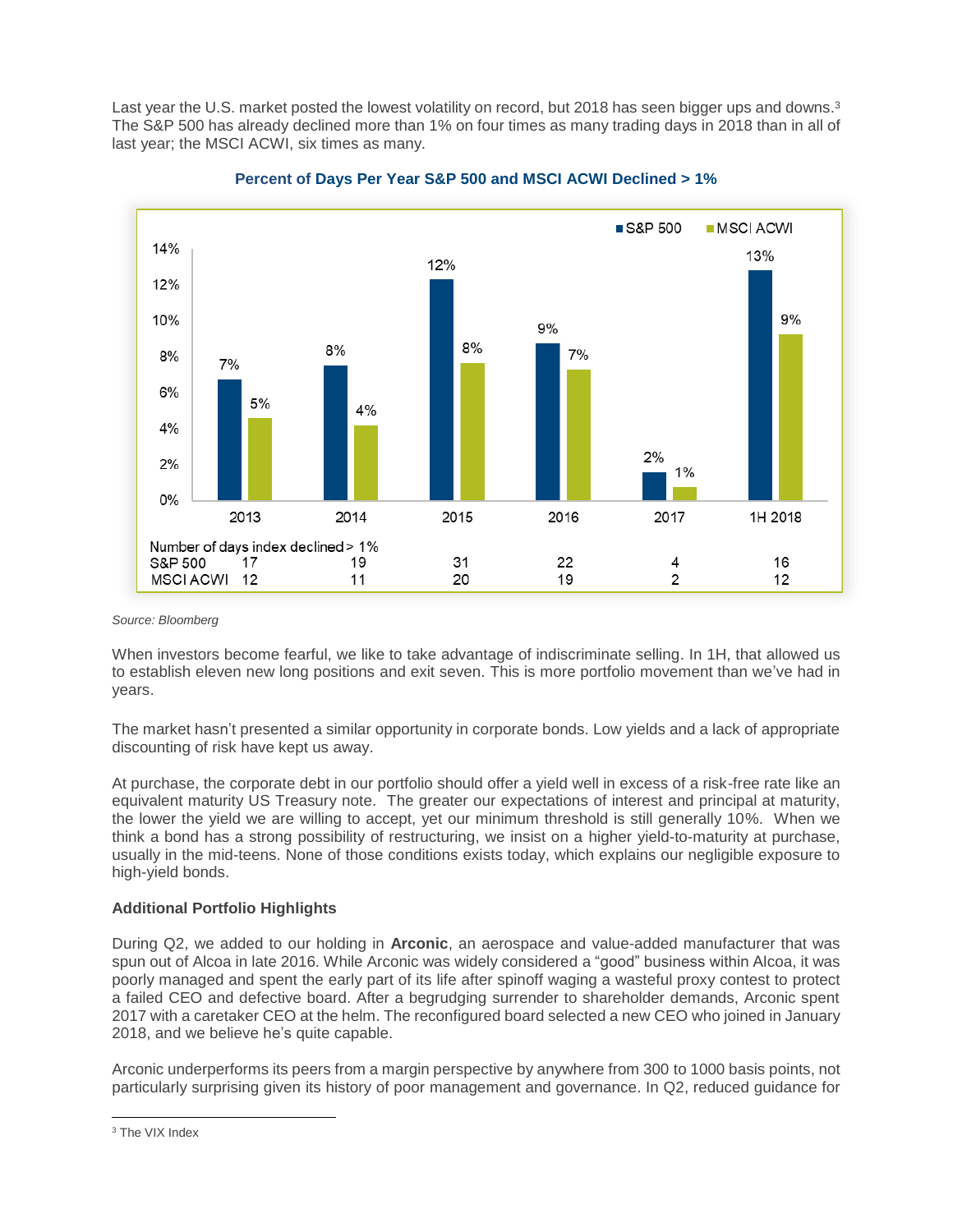2018, combined with trade concerns caused by the Trump tariffs, meant Arconic put the biggest dent in the Fund. But the stock's decline gave us an opportunity to increase our position at a price that we believe discounts the possibility of the company improving its operating performance. We believe the company's competitive position and market opportunity remain intact. While operational improvement will certainly take time, the combination of leading market positions and a capable management team leave us optimistic that Arconic will ultimately achieve its operating potential.

We also increased our position in **AIG** during the recent quarter at prices that represent 0.8 times tangible book value and roughly 11 times estimated 2018 earnings. We believe the shares represent good value based on current operations and are hopeful that new management will meaningfully improve the company's return on equity. For more detailed AIG thoughts, please see our [AIG Investor Day slides](https://fpa.com/docs/default-source/investor-day/investor-day-crescent_-website_final_wwatermark.pdf?sfvrsn=4#page=113)<sup>4</sup>.

# Markets and Economy

Corporate tax cuts for U.S. companies have been a big driver of recent U.S. market returns. Lower tax rates translate into higher earnings for companies with large profits in the U.S. Thanks to tax cuts, Wall Street estimates have been raised in 2018 for tax cut beneficiaries, but when it comes to projecting earnings, Wall Street analysts are usually overly optimistic. From 2010 to 2017, consensus earnings per share estimates were typically cut by 9%.

There is an expectation by many that the earnings benefits from a tax cut will not be competed away. In our view, that won't be universally true, though. Many companies manage to a return on capital (ROC). If ROC gets too high, competition comes in the form of lower prices, reinvestment in marketing, new competitors, etc. The tax cut's benefits will not all flow to the bottom line in every case.

It's no surprise that risk assets don't provide the highest margin of safety in the context of the almost decade-old bull market and economic expansion. In our recent bi-annual FPA Investor Day, we provided commentary and slides that speak to the state of the markets. Rather than repeat it all here, we refer you to our [prepared remarks](https://fpa.com/docs/default-source/funds/fpa-crescent-fund/quarterly-webcasts/crescent-prepared-remarks---investor-day-2018.pdf?sfvrsn=4#page=33)<sup>5</sup> for this bigger picture perspective.

In summary, the global equity and corporate debt markets trade richly by most every measure (price-toearnings, price-to-book, market cap to GDP, bond yields, high yield OAS).<sup>6</sup>

In this letter, I'll just focus on one valuation measure – earnings yield, or the inverse of the price-to-earnings ratio. Like a bond, the higher the earnings yield, the cheaper the security, while a lower yield means it's more expensive. Equities, unlike bonds, don't have a maturity; bankruptcy is a notable exception. Stocks have infinite duration. In a vacuum, a longer duration means additional risk, but owning a stock has the added potential of an increasing coupon via higher earnings.

Since net income may not equal free cash flow -- and all a company should ultimately be valued on its available free cash flow -- it is better to consider a free cash yield. Like bonds, an investor should demand a reasonable premium to a risk-free rate when buying stocks. Reasonable people with different risk profiles demand different "equity risk premiums."

An expected yield can be calculated for corporate bonds and for stocks. The higher the expected yield, or internal rate of return, and the wider the spread to the risk-free rate, the greater the margin of safety, all else being equal. That margin of safety can expand the better the business gets and the greater the confidence in our determination of the likely outcome.

As stock prices have risen after the Great Recession, the S&P 500's free cash yield has reached cyclical lows (excluding financial stocks, whose free cash yield is calculated differently). This meager, mid-singledigit yield was last this low in 2008, the prior market peak.

2018.pdf?sfvrsn=4#page=33

 $\overline{\phantom{a}}$ <sup>4</sup> https://fpa.com/docs/default-source/investor-day/investor-day-crescent\_-website\_final\_wwatermark.pdf?sfvrsn=4#page=113 <sup>5</sup> https://fpa.com/docs/default-source/funds/fpa-crescent-fund/quarterly-webcasts/crescent-prepared-remarks---investor-day-

 $6$  GDP = gross domestic product. OAS = option adjusted spread.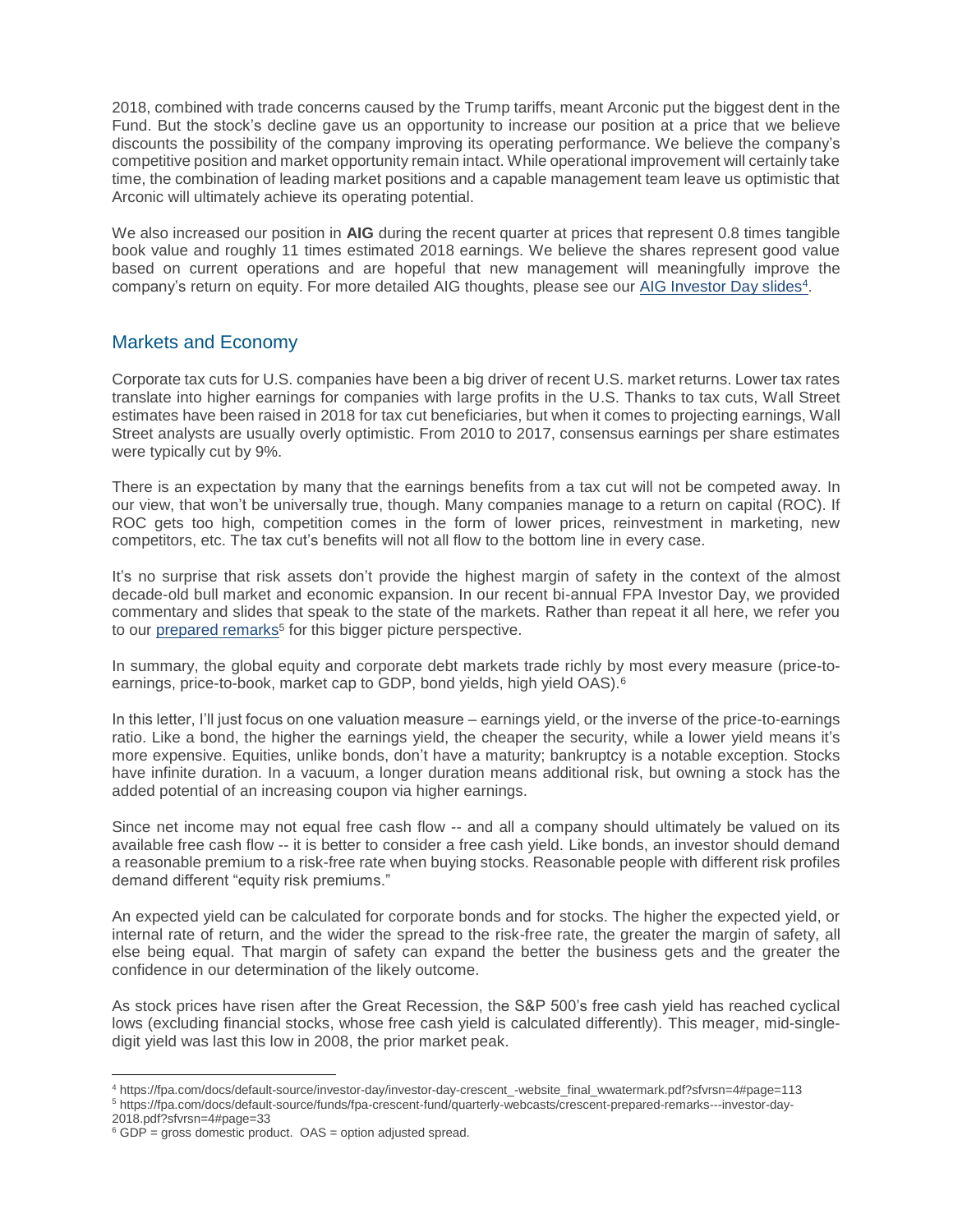



*Source: Bloomberg*

Since then, stock prices have risen along with U.S. Treasury yields (a proxy for a risk-free rate) compressing the equity risk premium. The current 123 basis point spread is less than half the average since 2009 and well below its peak, which makes a case for the cautious allocation of capital. This doesn't mean there is nothing to do, just less than we would hope.



**S&P 500 (ex-Financials) free cash flow yield spread to 10-year U.S. Treasuries**

*Source: Bloomberg*

Markets go up and down based on good and bad news, generally peaking when the news is most optimistic and finding their nadirs when the previous buyers seek safer havens and become sellers. Right now, the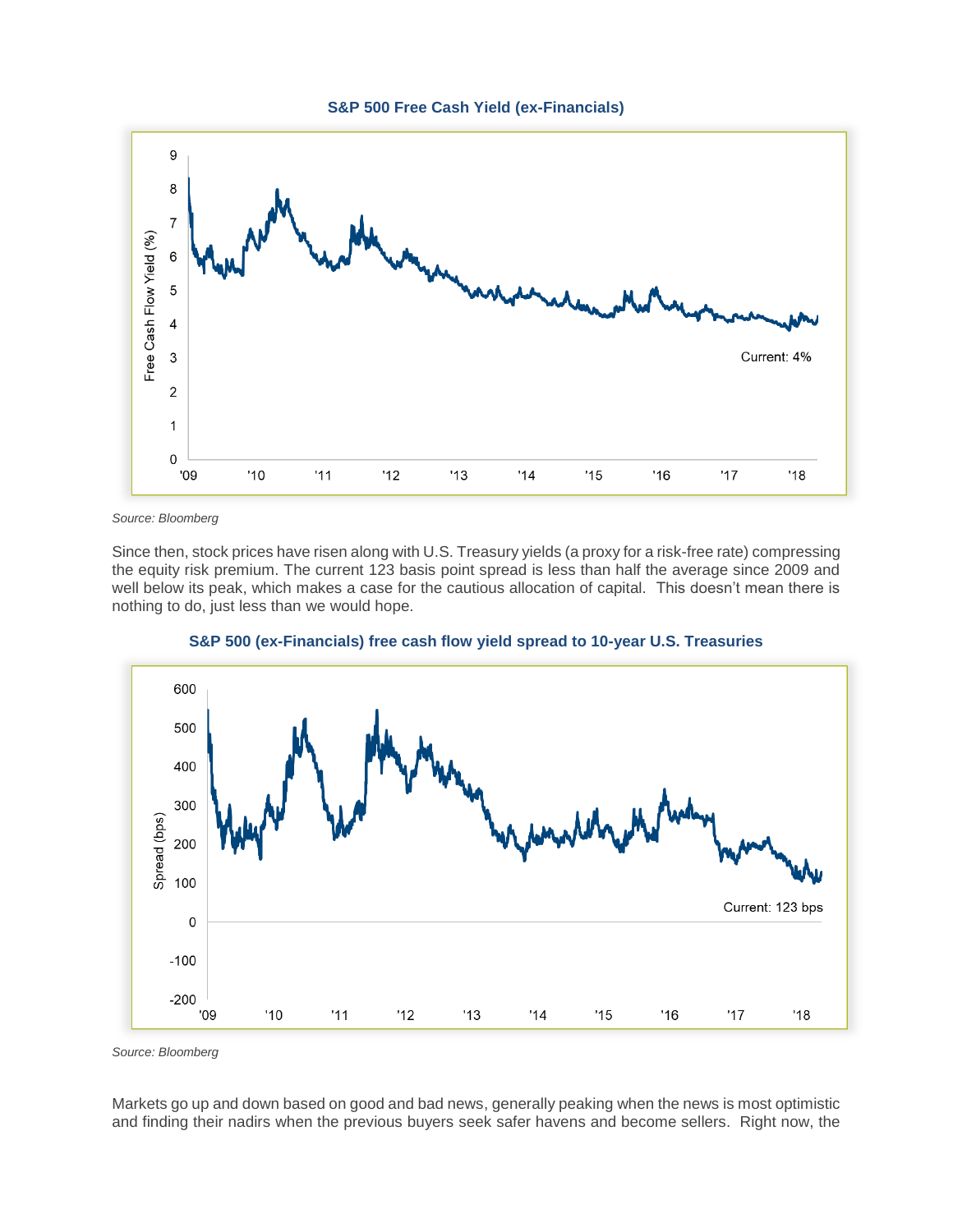economy remains healthy; interest rates sit not far off their lows; inflation in most economies is benign; the world is mostly at peace, and markets have continued to grind upward – a daily validation that the future is bright if only because the recent past has been so.

The result is that households now have a higher than normal investment in stocks. As we discussed at our Investor Day,

*The blue line on this chart below shows the trailing 10-year return of the S&P 500. The green line shows household equity as a percent of household financial assets, shifted forward ten years and flipped upside-down to more clearly depict its correlation to the S&P's return.*

*You can see the green line reaching its nadir in 2010. That was really the peak – remember, the chart is flipped. Since it's also shifted forward ten years, that peak of about 40% really occurred 10 years earlier in 2000. In other words, household investment in stocks hit a high in 2000 and suggested that returns would be negative single digits and that's what happened.* 

*The inverse relationship between household ownership of financial assets and future market returns has clearly been present for 56 years.* 

*So what does today's household financial asset exposure suggest about the future? Current*  exposure suggests that the US market's projected return will converge towards the llow single digits] *(the green line data point to the far right of the chart suggests that the blue line will end up there.)"*





*Source: Federal Reserve Economic Data (FRED) Past performance does not guarantee future results.*

Optimism hasn't been this high since 2000. Stocks last took a serious whopping a decade ago. The S&P 500 has just delivered 15 consecutive months of positive performance, and many investors hold the view that it's hard to lose money.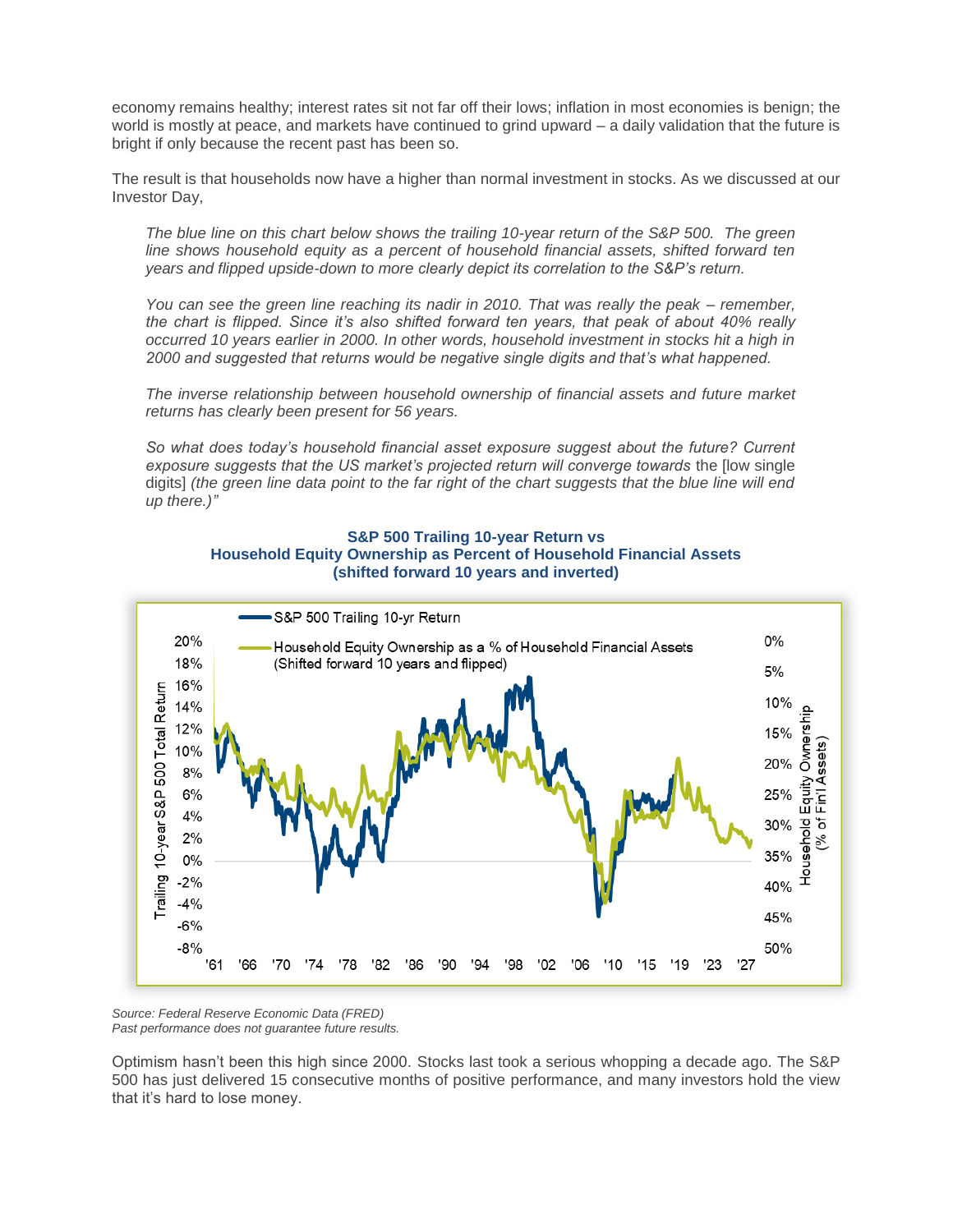What can go wrong? Surely nothing, given that elected officials are operating with not nearly enough knowledge or discipline, and possibly self-interest. At least we have the "steady" hands of central bankers around the globe, the same ones who have been the biggest buyers of Japanese stocks (BOJ), the largest buyers of U.S. Treasuries (U.S. Federal Reserve), the largest buyers of European corporate bonds (ECB). Meanwhile, the U.S. President is losing the faith of longtime U.S. allies, igniting trade wars and pursuing illconceived and constantly shifting policies.

There is a view that stocks are much cheaper outside the U.S., but that's a view from 30,000 feet that doesn't hold up once you drill down and compare a U.S. company to a reasonable, albeit imprecise, analog abroad. Like-for-like-ish companies are priced similarly around the world, as we concluded when looking at the admittedly small sample size in the following table.

| <b>Industry</b>               | <b>US Company</b>                  | P/E<br>TTM | <b>International Company</b> | P/E<br>TTM | <b>International</b><br><b>Premium / Discount</b> |
|-------------------------------|------------------------------------|------------|------------------------------|------------|---------------------------------------------------|
| Consumer Durables & Apparel   | <b>Nike</b>                        | 33.4       | Adidas                       | 26.4       | $-21%$                                            |
| Distillers & Vintners         | Brown Forman                       | 32.2       | Diageo                       | 25.2       | $-22%$                                            |
| Food Distributors/Restaurants | Sysco Corp                         | 24.6       | Compass                      | 22.6       | $-8%$                                             |
| Household/Personal Products   | Colgate-Palmolive Co               | 22.1       | Unilever                     | 21.9       | $-1%$                                             |
| Household/Personal Products   | Estee Lauder                       | 32.5       | L'Oréal Group                | 30.9       | $-5%$                                             |
| Household/Personal Products   | Procter & Gamble                   | 19.2       | Unilever                     | 21.9       | 14%                                               |
| <b>Insurance Brokers</b>      | Marsh & McLennan Cos Inc.          | 19.5       | Aon                          | 23.7       | 22%                                               |
| Packaged Foods & Meats        | <b>General Mills</b>               | 14.1       | Danone                       | 16.1       | 14%                                               |
| Pharmaceuticals               | Merck & Co Inc                     | 15.5       | Sanofi                       | 24.3       | 57%                                               |
| Specialty Chemicals           | International Flavors & Fragrances | 20.4       | Givaudan                     | 28.8       | 41%                                               |
| Systems/Application Software  | Oracle                             | 16.5       | <b>SAP</b>                   | 28.1       | 70%                                               |
|                               |                                    |            |                              | Average    | 15%                                               |
|                               |                                    |            |                              | Median     | 14%                                               |

### **Large, Quality US Company Valuation vs International Peers** 7

*P/E TTM is the price to earnings ratio over the past trailing twelve months. International Premium/Discount refers to the premium or discount in valuation at which International companies are being traded at over their US peers.* 

Some observations about the above:

- On a trailing twelve-month basis, Nike trades at 33 times earnings, while Germany's Adidas trades at 26 times -- even though Adidas has grown earnings slightly faster over the last decade.<sup>8</sup>
- Proctor & Gamble trades at a 14% discount to Unilever but at a substantial trailing twelve month price-to-earnings of 19.2 times, vs Unilever's 21.9 times. Unilever did grow earnings at a faster clip over the last decade, but just 2.7% faster compared to P&G's 1.9% – both rather *meh*, and if the future were to be in kind, poor justification for their valuations.
- SAP's trailing twelve-month price-to-earnings, at 28.1 times is 70% higher than Oracle's, which is hardly validated by SAP's earnings growth in the past decade of just 6.8%. Oracle, with its far lower price-to-earnings ratio of 16.5 times had only slightly lower earnings growth of 5.9% over the past ten years.

Stocks are no bargain anywhere, but complacency seems to be most everywhere – a potentially combustible combination. In the last 60 years, the S&P 500 has only been more expensive once, during the late 1990s tech bubble.

Not only is the world not on sale, but as Dr. Marc Faber notes:

"I need to bring up a few conditions that in economic history never existed before a recession: No recession ever got underway with asset prices as a percent of the economy as pricey as

 $\overline{a}$ 

<sup>7</sup> Source: Bloomberg

<sup>8</sup> For the last ten fiscal years beginning May 2008, Adidas has grown earnings per share at 10.6%, beating Nike's 9.7%.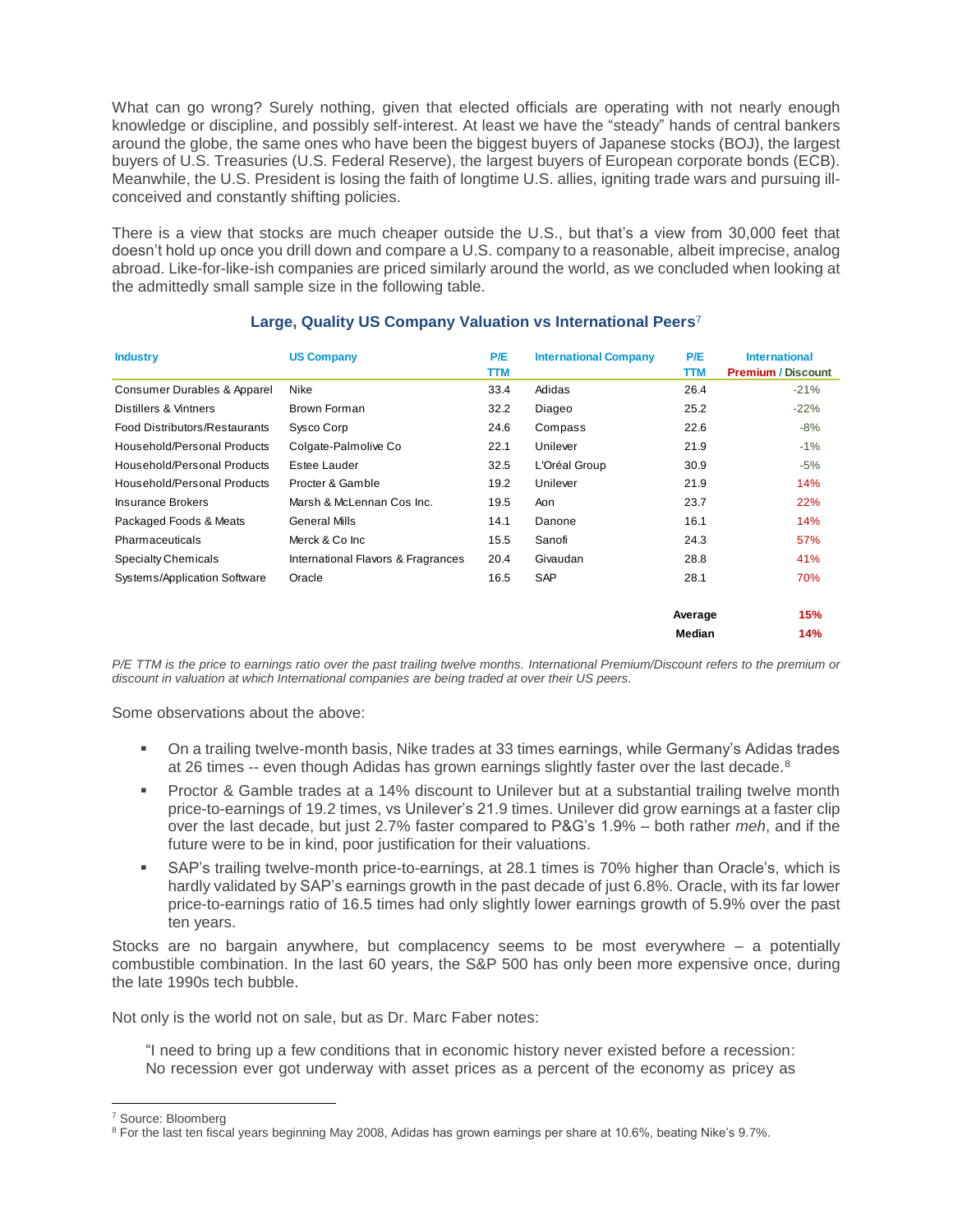they are now (not just equities but also high yield bonds, international bonds, real estate, collectibles, etc.). More so, no recession ever began with the level of debts as a percentage of the global economy as high and with the quality of these debts as low as they are now. Trade globalization was never before as high as now either. Meaning, a deflationary bust cannot be ruled out, which would propel long-term Treasuries higher. [Stanley Druckenmiller: 'If I were trying to create a deflationary bust, I would do exactly what the world's central bankers have been doing the last six years.']"<sup>9</sup>

We will eventually have a recession and may end up with inflation, or perhaps even deflation. Our portfolio is set up to play the middle. Our stocks and the equity markets in general will likely perform poorly in a deflationary environment, but our cash position will likely outperform equities in such an environment and provide a source of funds for investment in what could be a period of distress. If we end up with inflation, well then, our cash will likely lag but our stocks should deliver some nominal benefit. As we have said, we manage this portfolio as if you have given us all your money (although we do not suggest that is the prudent course). But if one manages your capital as if one has it all and there's no safety net, it tends to breed prudence. Of course, there are more hardy individuals who prefer life on the high wire.

Speaking of circus acts, investing in the high-yield market right now feels a bit like sticking one's head in the lion's mouth. High-yield bonds offer a gross return of just 6.4% in the U.S. and 4% in Europe. Even such unattractive returns could only be realized if no corporate bond defaulted. But inevitably, some portion of that universe will default, delivering a lower "net" return. In the following chart, you can see that not only is the net yield low, it's no better than yields on investment grade bonds, begging the question, "Why bother?" At this point, we won't.





Particularly when covenant quality is lower than it has ever been....<sup>11</sup>

 $\overline{a}$ <sup>9</sup> GloomBoomDoom July 2018, Dr. Marc Faber.

<sup>10</sup> Source: Bloomberg, Moody's. High Yield represented by Bloomberg Barclays U.S. High Yield Index. Investment Grade represented by Bloomberg Barclays U.S. Credit Index. Default adjustment calculated using average high yield default rate and average high yield recovery rate from 1983-2017 from Moody's. The constant default adjustment is then subtracted from high yield YTW historically to form High Yield Default Adjusted series. Investment grade default adjustment is assumed to be less than 0.1% because securities are usually downgraded to high yield prior to defaulting.

<sup>11</sup> Note: Covenant Quality Index includes all high yield bonds, including high-yield lite. High-yield lite bonds lack a debt incurrence and/or a restricted payments covenant and automatically receive the weakest possible Covenant Quality score of 5.0.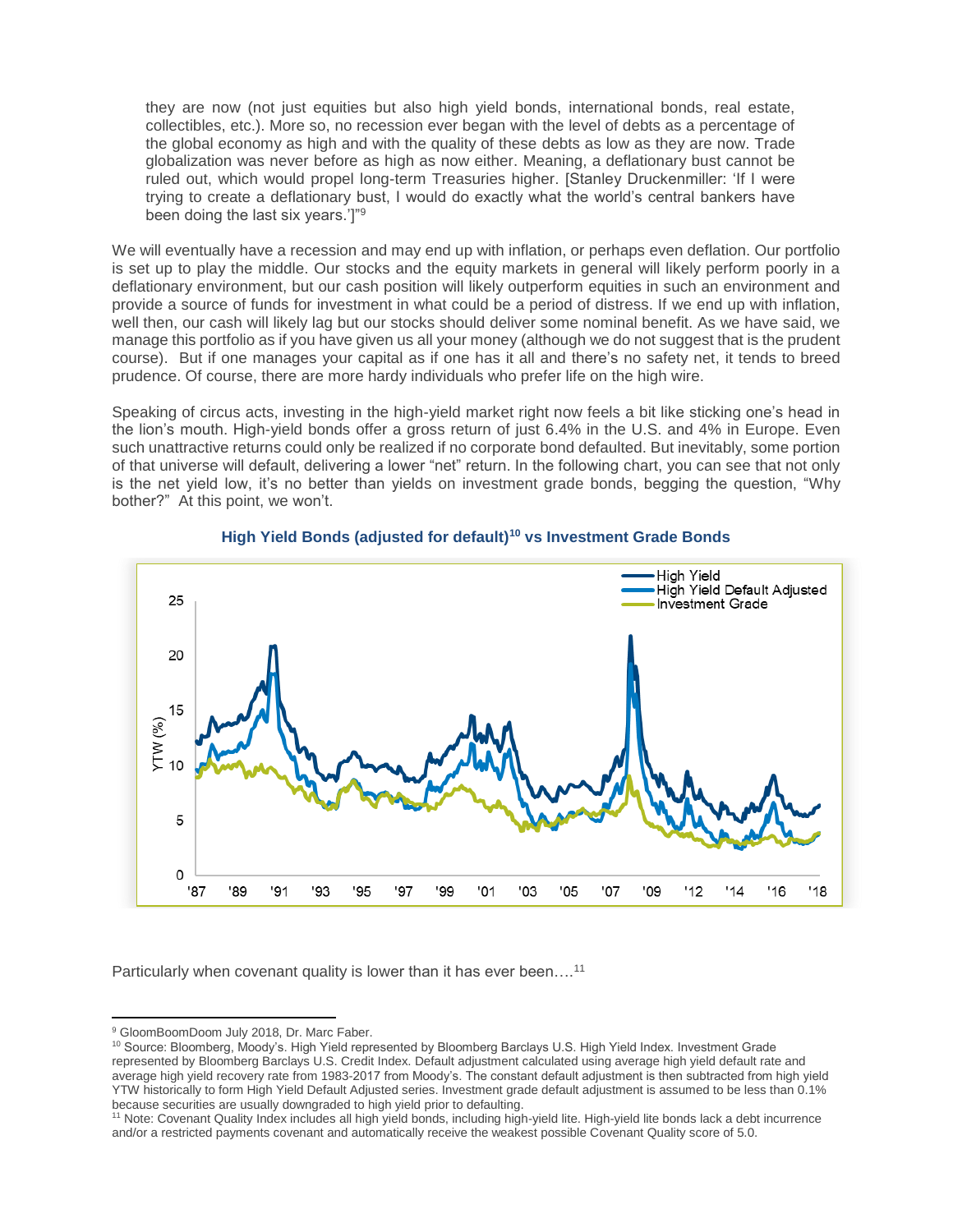#### **Moody's Covenant Quality Index**



*Source: Moody's High-Yield Covenant Database*

…in a high yield/levered loan market that is roughly twice as large as it was a decade ago and total corporate bonds are 2.8 times larger, even as the relative support from corporate bond desks is down by more than 90% (as a percentage of total corporate debt outstanding)! We surmise that when there is a correction, prices could get blown out. Dare we hope.

#### **Primary Dealer's Net Holdings of Corporate Debt vs Total Corporate Debt Outstanding**



*Source: New York Fed, Bloomberg*